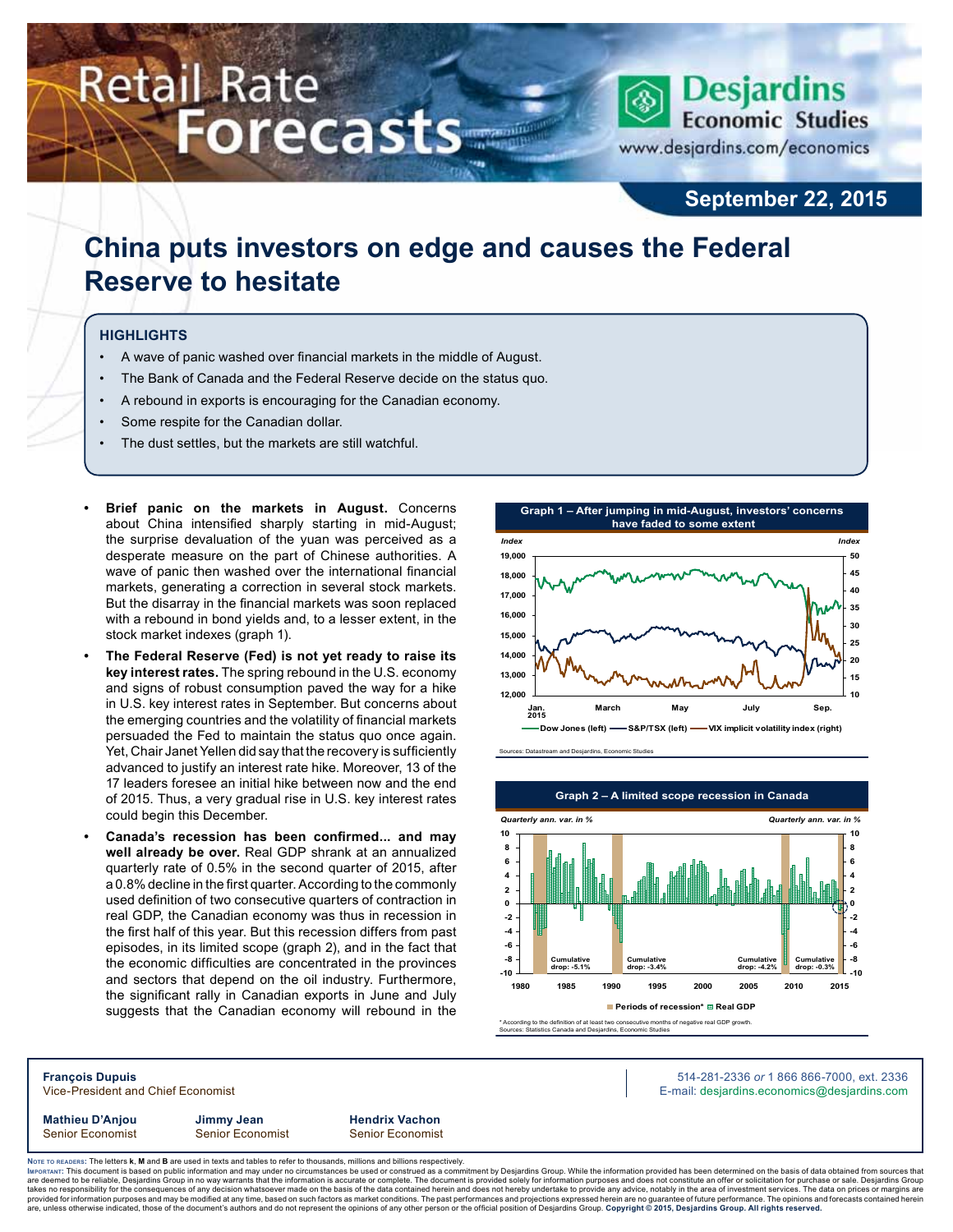

**Partail Rate Forecasts September 2015** www.desjardins.com/economics

third quarter, thanks to a substantial positive contribution from international trade (graph 3).

- **• Key interest rate cuts may have come to an end in Canada.** After lowering its key interest rates last July, the Bank of Canada (BoC) returned to the status quo in September. Noting encouraging signs for the Canadian economy, the BoC left the target for the overnight rate at 0.50%. But by emphasizing that the adjustments to low oil prices will take considerable time, and that fluctuations in the dollar facilitate those adjustments, the BoC is telling us that it will wait a long while before considering any hike in its key interest rates.
- **• Little change in interest rates.** After tumbling in mid-August, bond yields quickly climbed back up to levels that had been observed at the end of July. Thus, Canadian retail rates have remained stable in recent weeks. We would also point out that tensions in the financial markets have led to an increase in the financing premiums of financial institutions.
- **• Another sign that the low interest rate environment will not be disappearing any time soon.** The Fed's hesitation to start monetary firming reinforces the idea that North American bond yields will stay low. Thus, we continue to predict that retail rates will remain close to their current levels for several more quarters (graph 4).



**Graph 3 – The third quarter is starting off on a very positive note for Canada's international trade sector**





Sources: Datastream and Desjardins, Economic Studies

#### **Table 1 Forecasts : Retail rate**

|                                | <b>Discount</b><br>rate (1) | Prime rate (1) |               | Mortgage rate (1) |               |               | Term savings (1) (2) |               |  |  |
|--------------------------------|-----------------------------|----------------|---------------|-------------------|---------------|---------------|----------------------|---------------|--|--|
|                                |                             |                | 1 year        | 3 years           | 5 years       | 1 year        | 3 years              | 5 years       |  |  |
| <b>Realized - End of month</b> |                             |                |               |                   |               |               |                      |               |  |  |
| March 2015                     | 1.00                        | 2.85           | 2.89          | 3.39              | 4.74          | 0.85          | 1.05                 | 1.50          |  |  |
| April 2015                     | 1.00                        | 2.85           | 2.89          | 3.39              | 4.74          | 0.85          | 1.05                 | 1.45          |  |  |
| May 2015                       | 1.00                        | 2.85           | 2.89          | 3.39              | 4.74          | 1.00          | 1.15                 | 1.50          |  |  |
| <b>June 2015</b>               | 1.00                        | 2.85           | 2.89          | 3.39              | 4.74          | 1.00          | 1.15                 | 1.50          |  |  |
| <b>July 2015</b>               | 0.75                        | 2.70           | 2.89          | 3.39              | 4.74          | 0.85          | 1.05                 | 1.50          |  |  |
| Aug. 2015                      | 0.75                        | 2.70           | 2.89          | 3.39              | 4.74          | 0.85          | 1.05                 | 1.50          |  |  |
| Sep. 22, 2015                  | 0.75                        | 2.70           | 2.89          | 3.39              | 4.74          | 0.85          | 1.05                 | 1.50          |  |  |
| <b>Forecasts</b>               |                             |                |               |                   |               |               |                      |               |  |  |
| End of quarter                 |                             |                |               |                   |               |               |                      |               |  |  |
| 2015: Q3                       | 0.75                        | 2.70           | $2.79 - 2.99$ | $3.29 - 3.49$     | 4.64-4.84     | $0.75 - 0.95$ | $0.95 - 1.15$        | $1.40 - 1.50$ |  |  |
| 2015: Q4                       | $0.50 - 0.75$               | $2.45 - 2.70$  | $2.59 - 3.09$ | $3.14 - 3.64$     | 4.49-4.99     | $0.60 - 1.10$ | $0.80 - 1.30$        | $1.25 - 1.75$ |  |  |
| 2016: Q1                       | $0.50 - 1.00$               | $2.45 - 2.95$  | $2.59 - 3.09$ | $3.14 - 3.64$     | 4.49-4.99     | $0.60 - 1.10$ | $0.80 - 1.30$        | $1.25 - 1.75$ |  |  |
| 2016: Q2                       | $0.50 - 1.00$               | 2.45-2.95      | $2.59 - 3.09$ | $3.14 - 3.64$     | 4.49 - 4.99   | $0.60 - 1.10$ | $0.80 - 1.30$        | $1.25 - 1.75$ |  |  |
| End of year                    |                             |                |               |                   |               |               |                      |               |  |  |
| 2016                           | $0.50 - 1.00$               | $2.45 - 2.95$  | $2.59 - 3.09$ | $3.25 - 3.75$     | 4.49 - 4.99   | $0.60 - 1.10$ | $0.80 - 1.30$        | $1.25 - 1.75$ |  |  |
| 2017                           | $1.00 - 2.00$               | $2.95 - 3.95$  | $3.25 - 4.05$ | 4.10-4.90         | $4.60 - 5.40$ | $0.60 - 1.30$ | $0.90 - 1.70$        | $1.35 - 2.15$ |  |  |
| 2018                           | $2.00 - 3.00$               | $3.95 - 4.95$  | 4.00-4.80     | $4.50 - 5.30$     | $5.10 - 5.90$ | $0.75 - 1.55$ | $1.45 - 2.25$        | $1.80 - 2.60$ |  |  |

Note: Forecasts are expressed as ranges. (1) End of quarter forecasts; (2) Non-redeemable (annual). Source: Desjardins, Economic Studies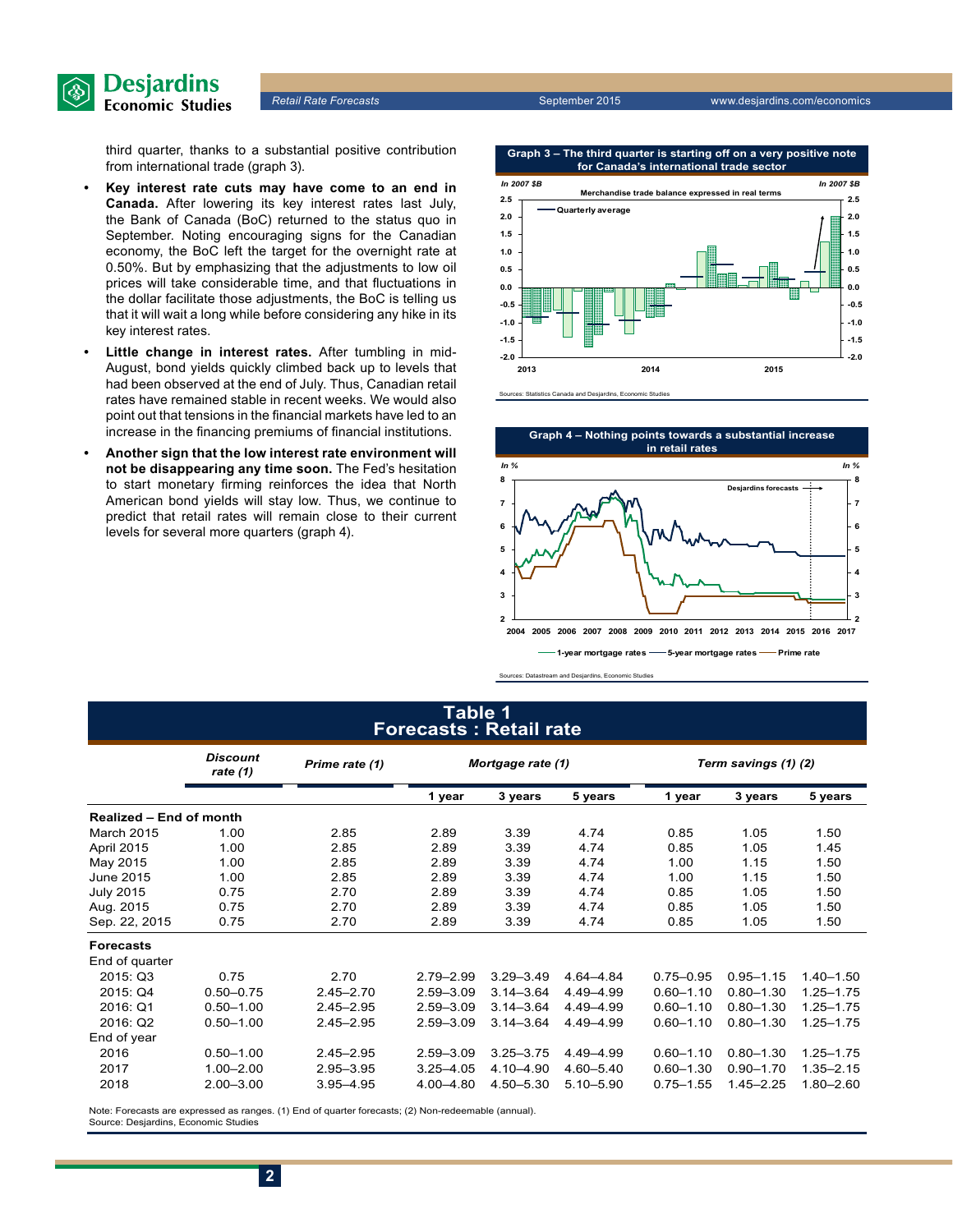## **CanadiAn Dollar Some respite for the Canadian dollar**

- After the significant depreciation of recent months (graph 5), the Canadian dollar is enjoying a period of greater stability and even made a brief incursion close to US\$0.77 (CAN\$1.30/US\$) recently. However, this temporary rebound was not supported by any improvement in fundamental variables; rather, it was mainly caused by the depreciation of the U.S. dollar that occurred when the Federal Reserve (Fed) decided to postpone the start of its monetary firming.
- The other major currencies, such as the euro, pound sterling and yen, also reacted to the greenback's weakness. The euro climbed to over US\$1.14 and the pound to over US\$1.56, while the Japanese exchange rate reached ¥119/US\$. Those currencies generally enjoyed a stronger and more lasting advance than the Canadian dollar did. The euro and the pound are benefiting from an improved economic climate in Europe. The pound is also capitalizing in on expectations of monetary firming in the United Kingdom. As for the yen, it is considered to be a regional safe haven, and is benefiting from the current concerns surrounding many emerging countries, including China.
- Oil price fluctuations are still a key variable underlying the trend of the Canadian dollar, and setbacks multiplied for crude prices during the summer. The factor with the most serious impact is the sharp increase in production by the Organization of the Petroleum Exporting Countries (OPEC), which increase is likely to continue in the coming quarters, when Iranian oil is expected to make its return to the market (graph 6). The low oil prices also generate a considerable degree of uncertainty about the Canadian economy, and foster the possibility of further action by the Bank of Canada.
- **Forecasts:** The current respite for the Canadian dollar is expected to be temporary. The U.S. dollar should pick up steam in the coming months once the Fed finally goes ahead with monetary firming. The Canadian dollar will likely fall back below US\$0.75 (above CAN\$1.33/US\$). Over the longer term, the anticipated lasting weakness of oil prices does not herald any strong rebound for the loonie.



**Graph 6 – With the lifting of sanctions against Iran, OPEC\* output will keep increasing**



\* Organization of the Petroleum Exporting Countries. Sources: Bloomberg and Desjardins, Economic Studies

| <b>Determinants</b>          | <b>Short-term</b> | Long-term |
|------------------------------|-------------------|-----------|
| Oil prices                   |                   |           |
| Metals prices                |                   |           |
| Inflation and Bank of Canada |                   |           |

**3**

#### **Table 2 Forecasts: currency**

|               | 2014   |                | 2015   |        |        |        | 2016            |        |        |        |
|---------------|--------|----------------|--------|--------|--------|--------|-----------------|--------|--------|--------|
| End of period | Q3     | Q <sub>4</sub> | Q1     | Q2     | Q3f    | Q4f    | Q <sub>1f</sub> | Q2f    | Q3f    | Q4f    |
| US\$/CAN\$    | 0.8929 | 0.8605         | 0.7882 | 0.8004 | 0.7600 | 0.7400 | 0.7400          | 0.7500 | 0.7600 | 0.7700 |
| CANS/US\$     | 1.1199 | 1.1621         | 1.2688 | 1.2493 | 1.3158 | 1.3514 | 1.3514          | 1.3333 | 1.3158 | 1.2987 |
| CAN\$/€       | 1.4147 | 1.4061         | 1.3626 | 1.3920 | 1.4737 | 1.4459 | 1.4324          | 1.4400 | 1.4211 | 1.4286 |
| US\$/€        | 1.2632 | 1.2101         | 1.0740 | 1.1142 | 1.1200 | 1.0700 | 1.0600          | 1.0800 | 1.0800 | 1.1000 |
| US\$/£        | 1.6212 | .5593          | 1.4845 | 1.5727 | 1.5500 | 1.5200 | 1.5400          | 1.5600 | 1.5500 | 1.5700 |
|               |        |                |        |        |        |        |                 |        |        |        |

Sources: Datastream, Federal Reserve Board and Desjardins, Economic Studies files for example of the studies files forecasts files forecasts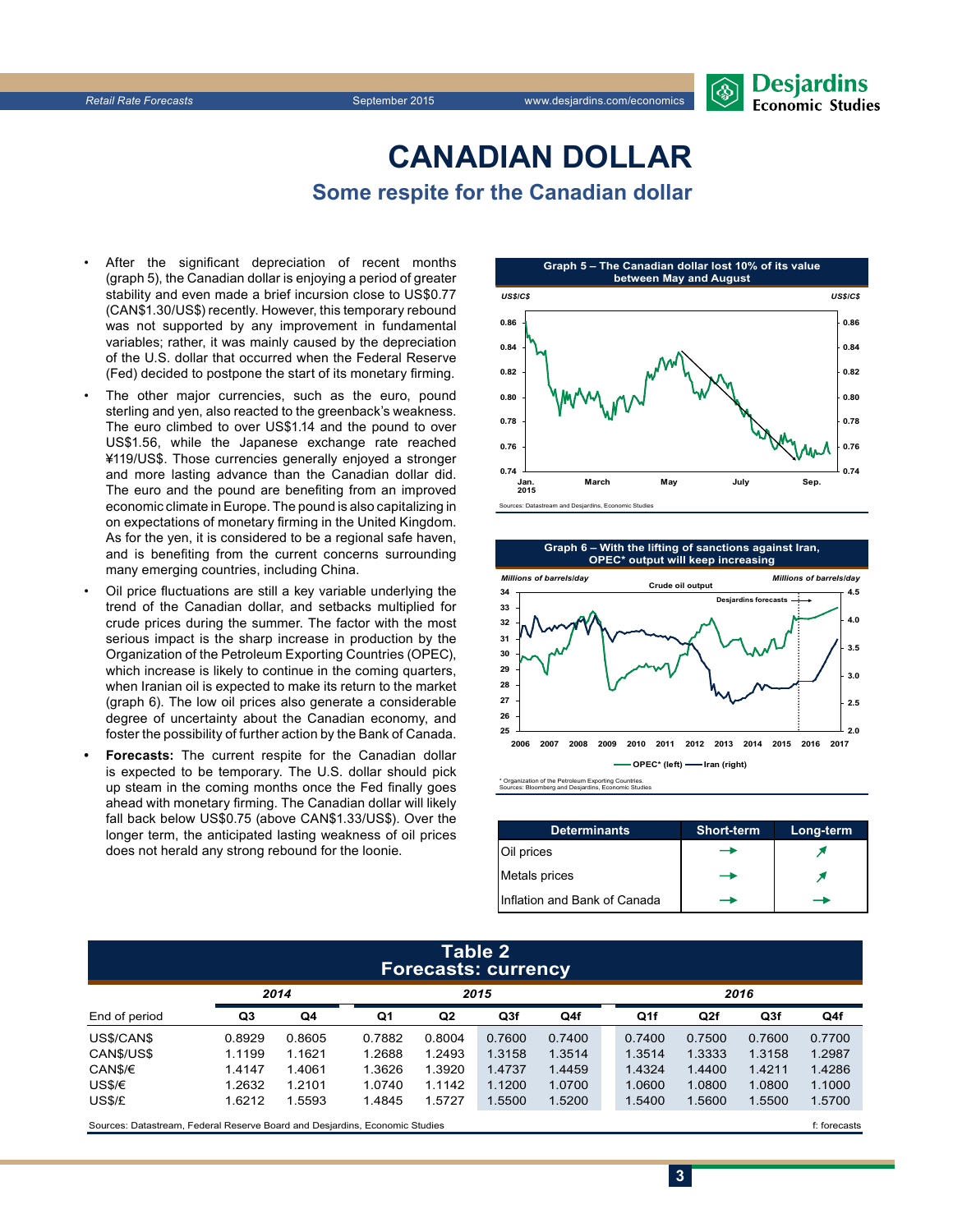



## **Asset classes return**

**Dust settles but markets are still on the edge**

- In overseas stock markets, stabilization is the order **of the day.** August's sudden plunge—due to a series of events in China—has left its mark. For example, in Europe, German and French stock markets are still languishing more than 10% lower than where they stood on July 31. Those declines are only slightly less than that of the Shanghai stock market, even though it was the epicentre of the summer tensions. Although we note that despite the bad press emerging markets have been subject to, the MSCI index of those countries has recovered half of the losses sustained between July 31 and the trough of August 24. In reality, the global reaction to the tensions in China was out of proportion, especially when we consider the relatively small size of the Chinese market (graph 7), in addition to the limited foreign exposure to it. If we also take into account the fact that the turmoil occurred during a period of low liquidity in global stock markets, the return to a more normal situation in September appears even more logical.
- In the United States, the S&P **500** is heading, albeit **unsteadily, towards 2,000 points.** The index suffered a correction on August 25, setting a low at 1,867 points. The tensions of August was reflected in the VIX/S&P volatility index, which shot up to the level of 41 (its highest point since 2011) on August 24. It subsequently subsided, although no lower than 20 points, mirroring the rather erratic progress of the S&P 500. This rally nonetheless challenges the arguments of those who attributed the August meltdown to a sudden realization on the part of investors that the market was overvalued. Certainly, the forward price/earnings ratio is above its long-term average (graph 8), but not to a dramatic degree. These conditions are partly a reflection of extremely accommodative monetary policies, but even if the Federal Reserve (Fed) starts normalizing interest rates soon, the process will be characterized by a deliberately slow pace (graph 9). The Fed will strive to avoid the sort of destabilization that some observers are apprehending, although we acknowledge that until it makes that decision, the investment climate will remain tense. We have downgraded our target return for the S&P 500 to 3.5%. A rebound of 7.5% is expected next year.
- **The Canadian stock market, also battered during the August upheaval, is now faring slightly better.** But its uptick of 4.7% since its trough of August 24 is slightly less than the S&P 500's recovery during the period; oil prices in particular are continuing to tarnish its performance. Indeed, Canadian oil prices underwent powerful downward pressures over the summer, even tumbling to US\$22.57 on August 17 (graph 10), jeopardizing the profitability of oil sand operations. The slight rebound above US\$30 in September does not offer much in the way of reassurance. Meanwhile, concerns about China have triggered a new correction in base metal prices. It is therefore not surprising that energy and materials are the sectors that have struggled the most since the beginning of the third quarter.





n, Datastream and Desjardins, Economic Studies,